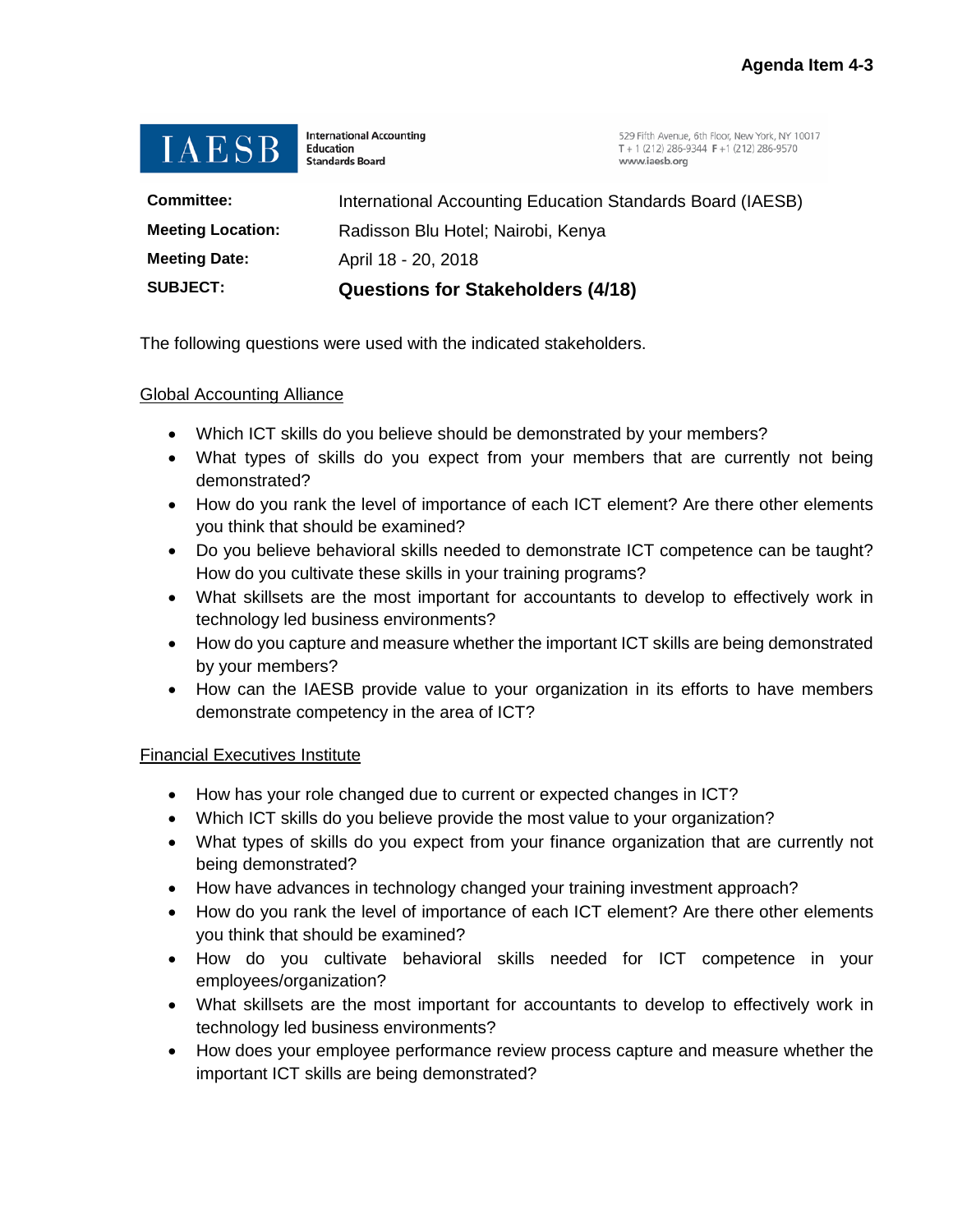#### Professional Accountants in Business Committee

- How do you cultivate behavioral skills needed for ICT competence in your employees/organization?
- What skillsets are the most important for accountants to develop to effectively work in technology led business environments?
- How does your employee performance review process capture and measure whether the important ICT skills are being demonstrated?

### American Accounting Association

- Have your learning objectives and class materials changed as a result of the demand for ICT skills by employers? If so, what are those changes?
- Have your research projects changed as a result of the transformative effects of ICT on business? If so, how?
- Which ICT skills do you believe are the most valuable to the accounting profession?
- How do you rank the level of importance of each ICT element? Are there other elements you think that should be examined?
- Do you believe behavioral skills needed to demonstrate ICT competence can be taught? How do you teach these skills?
- What skill sets are the most important for accountants to develop to effectively work in technology led business environments?

# Association to Advance Collegiate Schools of Business

- How do you rank the level of importance of each ICT element for a professional accountant? Are there other elements you think should be examined?
- Are educational institutions responding to the ICT elements?
- How do you expect educational institutions to cultivate behavioral skills needed for ICT competence?
- What trends do you see in institutions' educational curriculum or offerings to address the ICT elements? Do the trends vary by geographic region?
- Are there any education related initiatives or activities your organization is implementing or driving to enhance accountants' ICT skills?
- What skillsets are the most important for accountants to develop to effectively work in technology led business environments?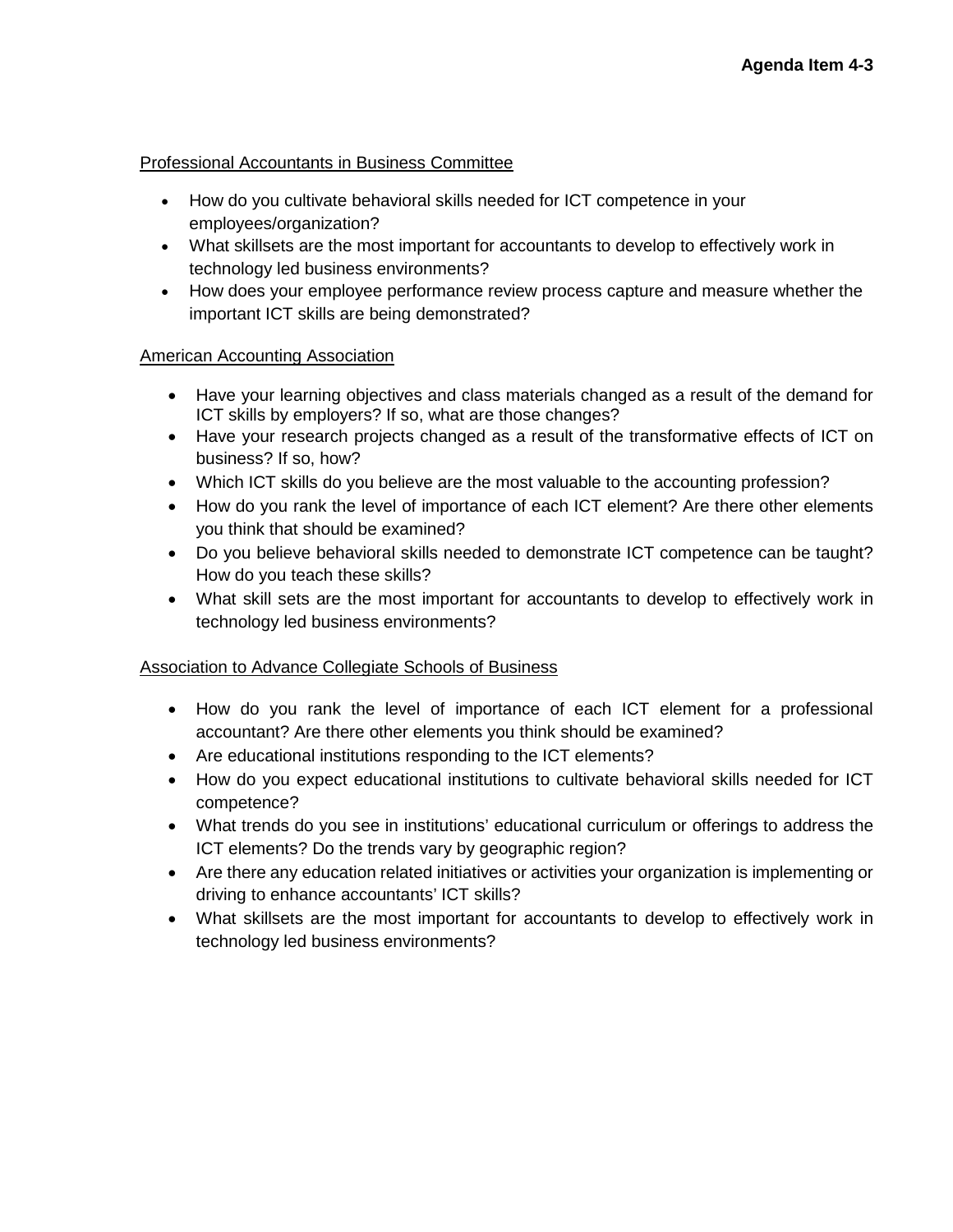### Member Body

- Have your learning objectives and class materials changed as a result of the demand for ICT skills by employers? If so, what are those changes?
- Have your research projects changed as a result of the transformative effects of ICT on business? If so, how?
- Which ICT skills do you believe are the most valuable to the accounting profession?
- How do you rank the level of importance of each ICT element? Are there other elements you think that should be examined?
- Do you believe behavioral skills needed to demonstrate ICT competence can be taught? How do you teach these skills?
- What skill sets are the most important for accountants to develop to effectively work in technology led business environments?

### Targeted Surveys – Questions for Individuals Associated with Other Public Accounting **Organizations**

- What types of Information & Communication Technology ("ICT") skills do you expect from your colleagues or employees that are not being demonstrated?
- How has the actual and expected evolution of ICT impacted how you educate your employees and the content of your curricula/materials?
- What skillsets are the most important for professional accountants to develop to effectively work in a technology driven business environment?
- How have changes in your customer's business due to ICT impacted your work?

# Targeted Surveys – Questions for Individuals Associated with a Regulator or Audit Oversight Body

- What types of Information & Communication Technology ("ICT") skills do you expect from your colleagues or employees that are not being demonstrated?
- To the extent your organization provides guidance to external parties, how has the actual and expected evolution of ICT impacted the guidance you provide?
- What skillsets are the most important for professional accountants to develop to effectively work in a technology driven business environment?
- What are the most important ICT skills to support audit quality?
- What gaps have you observed in ICT skills that have contributed to poor audit quality?